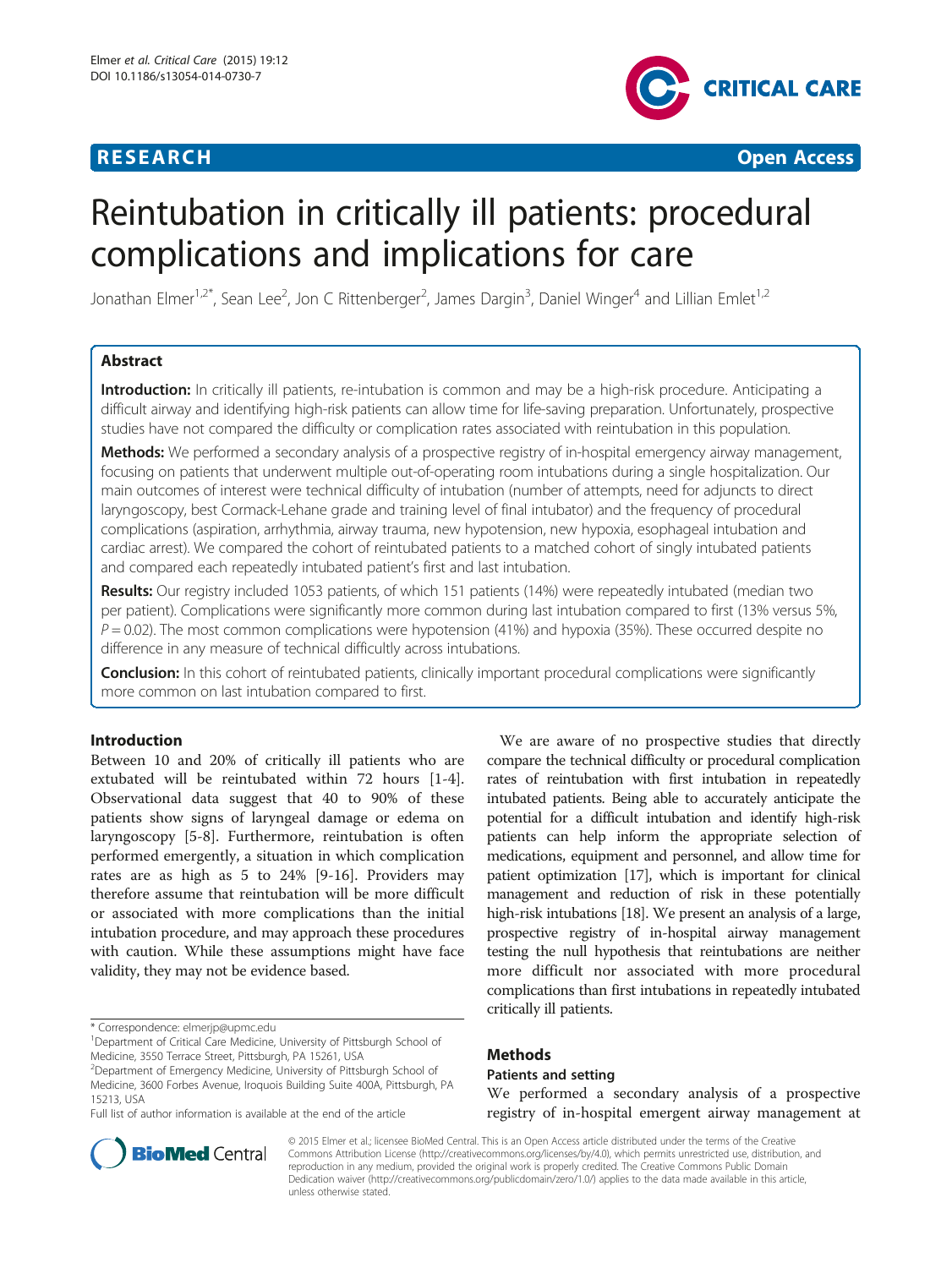the University of Pittsburgh Medical Center Presbyterian Hospital. The University of Pittsburgh Medical Center Total Quality Council and the University of Pittsburgh Internal Review Board approved all aspects of this work as institutional review board exempt, and therefore the study was conducted with waiver of informed consent. University of Pittsburgh Medical Center Presbyterian Hospital is a 792-bed tertiary care Level 1 trauma center with approximately 50,000 emergency department (ED) visits annually and 150 subspecialized ICU beds. The details of this registry have been described previously [[19](#page-6-0)]. The initial registry included 1,053 patients intubated over a 10-month period in the ED, in the ICU or on hospital floors, and excluded elective intubations performed in the operating room or procedural areas. In the present study, we focused on the subgroup of patients that were intubated on multiple occasions during a single hospitalization. At our hospital, in-hospital out-ofoperating room intubations are generally performed by critical care fellows, who receive extensive education in both routine and difficult airway management including didactics, case-based, simulation and cadaver-based training. Intubations in the ED are generally performed by an emergency medicine resident, who receives similar didactic, case-based and simulation training. An attending intensivist or emergency physician directly supervises all intubations and post-intubation management.

During the study period, standard medications for induction (etomidate, propofol, fentanyl and midazolam), paralysis (succinylcholine and rocuronium), topical anesthetics and vasoconstrictors were available to providers regardless of the in-patient setting. Available airway equipment included standard direct largyngoscopy (DL) blades, oral and nasal airways, as well as adjuncts to DL: a gum elastic bougie, laryngeal mask airways, an Airtraq® optical laryngoscope (Prodol Ltd., Vizcaya, Spain), fiberoptic bronchoscopy, transtracheal jet ventilation equipment, video laryngoscopes – Glidescope® (Verathon Inc., Bothell, WA, USA) in the ICU and C-MAC® (Karl Storz, Inc, El Segundo, CA, USA) in the ED – and a cricothyroidotomy kit. If needed, a difficult airway team comprised of an attending anesthesiologist, a trauma surgeon and an intensivist could respond for additional support in our mature rapid response team system.

#### Data collection

Our registry includes details of consecutive in-hospital intubations performed during a 10-month quality improvement initiative that ended in July 2010. Immediately after patient management, the intubator was asked to complete a web-based data entry form built with prepopulated drop-down menus (for data elements with mutually exclusive responses), checkbox responses (for nonmutually exclusive elements) and space for additional free-text information. We recorded patient details including the intubation location, indication, operator experience and preintubation airway assessment of established predictors of difficult intubation [[20](#page-6-0)]. We also recorded procedural details including the devices and adjunctive techniques used for each intubation attempt, the Cormack–Lehane grade (for DL) and any immediate procedural complications. Each data entry form was crosschecked against the electronic medical record to verify accuracy. Our previous work showed that we captured data for 98% (95% confidence interval = 97 to 99%) of eligible intubations performed during the study period [[19\]](#page-6-0).

## **Outcomes**

Our main outcomes of interest were the technical difficulty of intubation and immediate procedural complications. We operationalized technical difficulty of intubation by analyzing the number of intubation attempts prior to success ( $\leq$ 2 vs.  $\geq$ 3), the rank of the final intubator (attending physician versus resident or fellow), use of adjuncts to DL for airway management and the best Cormack–Lehane grade reported (grade I to II vs. grade III to IV). During the study period, it was our institutional practice that trainees performed the initial intubation attempts and DL was the initial method of choice unless providers had a high index of suspicion that it might fail. We defined an intubation attempt as any manipulation of the airway with the goal of placing a definitive airway (for example, placement of a laryngoscope blade into the mouth). We classified immediate procedural complications as aspiration of gastric contents, arrhythmia, dental or upper airway trauma, new sustained hypotension (sustained postinduction systolic blood pressure <95 mmHg in a previously normotensive patient), new sustained hypoxia (sustained oxygen saturation <90% in a previously nonhypoxemic patient), esophageal intubation and cardiac arrest. We considered major complications to be cardiac arrest, hypotension and hypoxia [\[21\]](#page-6-0).

#### Statistical analysis

We performed two main analyses. First, among reintubated patients we compared the technical difficulty and rate of procedural complication for each patient's first and last intubations. To avoid multiple hypothesis testing, our a priori analysis plan was to analyze and report immediate procedural complications aggregated as a binary outcome (that is, any complication vs. no complications). However, since specific complications may be of clinical interest, we also decided to report summary statistics for each complication individually. In the subgroup of patients for whom data were available, we repeated these test procedures adjusting for the total antecedent duration of mechanical ventilation and the time between extubation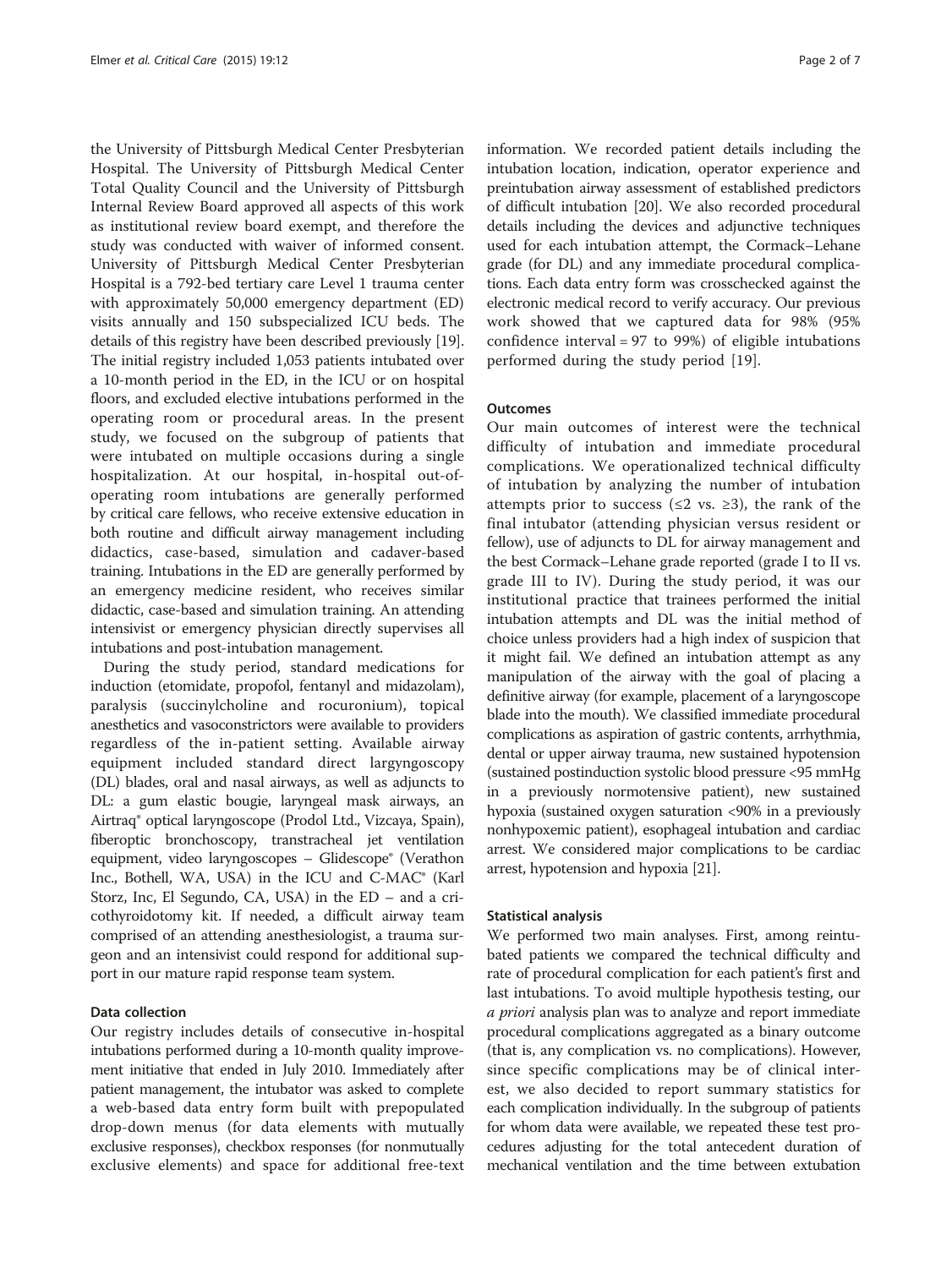and subsequent reintubation, which we dichotomized as <72 hours and ≥72 hours to parallel previous studies [[1](#page-6-0)-[4\]](#page-6-0).

Next, we tested for baseline or procedural differences between repeatedly versus singly intubated patients. To do this, we used optimal Mahalanobis calipers to match each exposed patient (that is, a reintubated patient) to two unexposed (singly intubated) patients for age and gender. We compared the baseline characteristics, difficulty of intubation and procedural complications between the first intubations in exposed (reintubated) and unexposed (singly intubated) cohorts. We considered missing data not to be at random and therefore not ignorable since we suspected that the frequency of missing data might vary depending on the individual completing the data collection form and the acuity of the intubation event. We therefore included 'missing' as a level for the ordinal variables in our analysis.

We used descriptive statistics to summarize baseline population characteristics and report means with standard deviations. We used generalized estimating equation models with a logit link and independent correlation structure to model dichotomous outcomes and to apply clustered robust standard errors due to the two-to-one matching in the data. We used multinomial logistic regression with a cluster term to analyze categorical outcomes with more than two categories. Multinomial logistic regression produces relative risk ratios, which are similar in concept to odds ratios. We performed our analysis using STATA Version 12 (StataCorp, College Station, TX, USA), and our matching process made use of the optmatch package in R Version 3.0.0 (R Core Team, Vienna, Austria) [\[22\]](#page-6-0).

# Results

Our registry included 1,053 patients, of whom 151 patients (14%) underwent repeated intubations. The mean age of the reintubated patients was 61 years and 40% were female. The majority of these patients were intubated twice (59%, range 2 to 5). Most intubations (82%) were performed with DL and in the ICU (84%). A minority of intubations (8%) occurred after unplanned extubation. There was no difference in any of our prespecified measures of difficulty between first and last intubations (Table [1](#page-3-0)). However, last intubations were associated with significantly more complications than the first intubation (13% vs. 6%,  $P = 0.03$ ). The most common complications observed on last intubation were new sustained hypotension and hypoxia (41% and 35%, respectively). We had data available to control for the duration of previous mechanical ventilation and the time from antecedent extubation to reintubation in 118 of 151 reintubated patients. In this subgroup, a longer time from antecedent extubation to reintubation was associated with an increased risk of procedural complications (odds ratio = 1.05 per week, 95% confidence interval = 1.01 to 1.10,  $P = 0.018$ ).

When we compared the first intubation in repeatedly intubated patients with age-matched and sex-matched singly intubated patients, we found no baseline differences except for an increased incidence of missing mouth opening in the repeatedly intubated group (Table [2](#page-4-0)). However, use of adjuncts to DL was significantly more common in the first intubation of repeatedly intubated patients (11% vs. 1%,  $P$  <0.001) and repeatedly intubated patients were significantly more likely to require  $\geq 3$  intubation attempts (11% vs. 6%,  $P = 0.03$ ). There were no other differences between groups, except for an increased incidence of missing Cormack–Lehane grade in the repeatedly intubated patients.

## **Discussion**

In this group of repeatedly intubated patients, procedural complications were more frequent during last intubations compared with first intubations. Interestingly, this occurred despite no difference in any measurable marker of technical difficulty. Because our work is observational, we cannot comment on causality. However, an increase in complications without a corresponding change in technical difficulty suggests that patient physiologic factors such as deconditioning or sequelae of critical illness may drive this effect, rather than anatomic airway factors. Consistent with this hypothesis, the risk of complications increased with longer times from extubation to reintubation. Regardless of mechanism, when preparing for emergent, out-of-operating room intubation in a previously intubated patient, providers should prepare for an increased risk of procedure-associated hypotension and hypoxia. These complications are clinically important. Peri-intubation hypotension [\[23](#page-6-0)-[26\]](#page-6-0) and hypoxia [[27,28](#page-6-0)] have been associated with increased mortality, even after controlling for other measures of disease severity. Both of these complications are also potentially preventable through appropriate use of intravenous fluid for preload optimization, vasopressors and preoxygenation [[29](#page-6-0)-[31](#page-6-0)].

We contrast our findings with those reported by Menon and colleagues, who found in a retrospective study that technical difficulty and complication rates did not differ between initial and subsequent intubations [\[2](#page-6-0)]. While our findings are consistent with theirs with regard to difficulty of reintubation, we found an increased rate of procedural complications for last intubations. Several differences in study design may explain this difference. First, our data collection was prospective and self-reported by providers shortly after intubation. Therefore, we were able to included information that would not be otherwise available in the medical record. By contrast, Menon and colleagues conducted a retrospective chart review. This may be less susceptible to reporting bias, but may also lack sufficient detail to adequately capture important complications. Second, intubations in our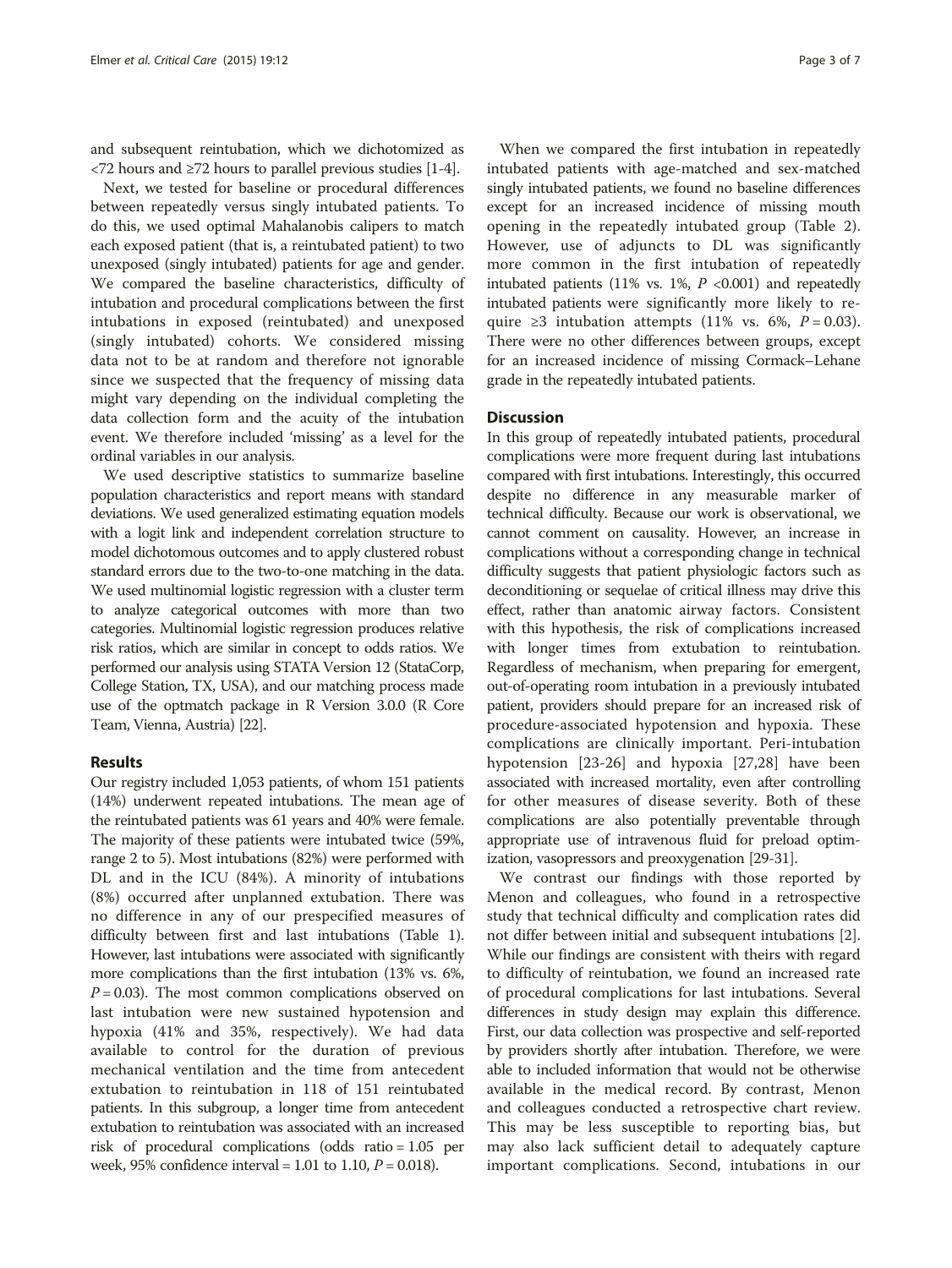| Characteristic                        | <b>First intubation</b> | Last intubation | Odds ratio                | P value   |
|---------------------------------------|-------------------------|-----------------|---------------------------|-----------|
|                                       | $(n = 151)$             | $(n = 151)$     | (95% confidence interval) |           |
| Intubation location                   |                         |                 |                           | 0.18      |
| ICU                                   | 115(77)                 | 127 (86)        |                           |           |
| Emergency department                  | 15(10)                  | 8(5)            |                           |           |
| Procedural suite                      | 2(1)                    | 2(1)            |                           |           |
| Hospital floor                        | 15(10)                  | 11(7)           |                           |           |
| Other                                 | 3(2)                    | 0(0)            |                           |           |
| Intubation indication                 |                         |                 |                           | 0.27      |
| Respiratory distress                  | 53 (35)                 | 57 (39)         |                           |           |
| Airway protection                     | 35(23)                  | 27 (18)         |                           |           |
| Hypoxia                               | 23 (15)                 | 38 (26)         |                           |           |
| Cardiac arrest                        | 6(4)                    | 4(3)            |                           |           |
| Elective (preprocedure)               | 11(7)                   | 8(5)            |                           |           |
| Shock                                 | 6(4)                    | 2(1)            |                           |           |
| Other                                 | 16(11)                  | 12(8)           |                           |           |
| Intubation attempts                   |                         |                 |                           |           |
| 1 or 2                                | 134 (89)                | 138 (91)        | Reference                 | Reference |
| $\geq$ 3                              | 17(11)                  | 13 (9)          | 0.74 (0.36 to 1.52)       | 0.41      |
| Rank of final intubator               |                         |                 |                           |           |
| Fellow                                | 98 (69)                 | 106 (72)        | Reference                 | Reference |
| Resident or other                     | 28 (10)                 | 29(20)          | 0.96 (0.58 to 1.58)       | 0.86      |
| Attending                             | 16(11)                  | 13(9)           | 0.75 (0.39 to 1.46)       | 0.40      |
| Adjunct to DL used                    | 16(11)                  | 18(12)          | 1.13 (0.60 to 2.15)       | 0.70      |
| Cormack-Lehane grade                  |                         |                 |                           |           |
| $\mathbf{1}$                          | 91(61)                  | 88 (58)         | Reference                 | Reference |
| $\overline{2}$                        | 33 (22)                 | 38 (25)         | 1.19 (0.70 to 2.01)       | 0.52      |
| 3                                     | 8(5)                    | 8(5)            | 1.03 (0.39 to 2.71)       | 0.95      |
| $\overline{4}$                        | 3(2)                    | 5(6)            | 1.72 (0.49 to 6.08)       | 0.40      |
| Procedural complications <sup>a</sup> | 8(6)                    | 19 (13)         | 2.51 (1.09 to 5.76)       | 0.03      |
| Major complications                   | 6(4)                    | 14(9)           |                           |           |
| Hypotension                           | 3(2)                    | 9(6)            |                           |           |
| Hypoxia                               | 3(2)                    | 7(5)            |                           |           |
| Aspiration                            | 1(1)                    | 3(2)            |                           |           |
| Arrhythmia                            | 2(1)                    | 0(0)            |                           |           |
| Dental trauma                         | 0(0)                    | 1(1)            |                           |           |
| Esophageal intubation                 | 0(0)                    | 3(2)            |                           |           |

<span id="page-3-0"></span>

|                                  | Table 1 Comparison of intubation characteristics and procedural complication rates between first and last intubations |  |  |  |
|----------------------------------|-----------------------------------------------------------------------------------------------------------------------|--|--|--|
| in repeatedly intubated patients |                                                                                                                       |  |  |  |

Raw data presented as number (%). DL, direct laryngoscopy. <sup>a</sup>Complications with frequencies of 0 are omitted from the table.

study were performed in the in-hospital setting by physicians, whereas prehospital providers performed almost one-half of the initial intubations in Menon and colleagues' work.

The complication rate we observed is consistent within the range of 5 to 24% that has been described by other authors for emergency intubations in general [[9-16](#page-6-0)], but is lower than those described by Mort, who reported in a smaller study that 72% of patients suffered complications on reintubation following unplanned extubations, and virtually all patients were reintubated within 6 hours [[32](#page-6-0)]. This is notably different from our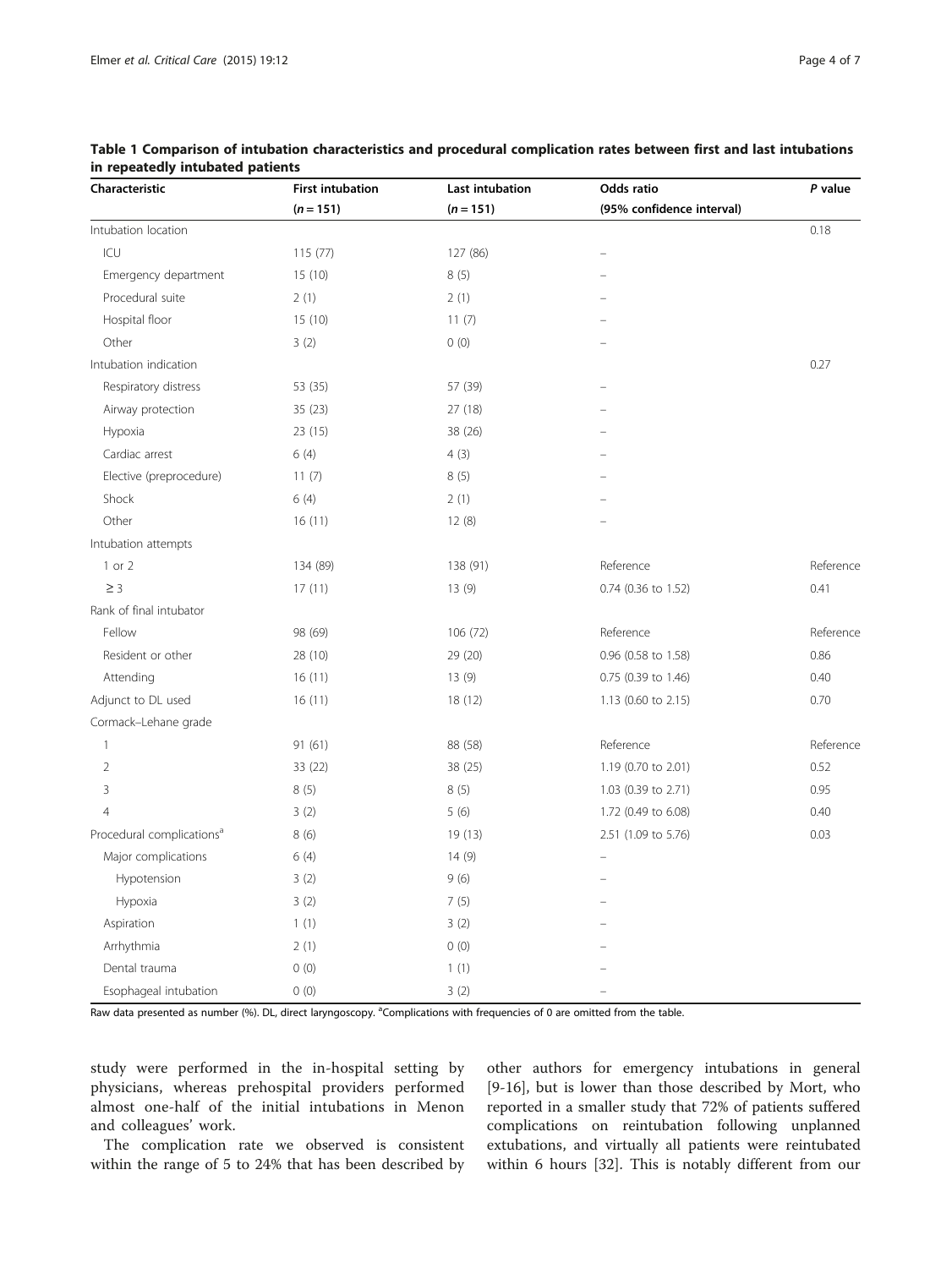| Characteristic                        | <b>Repeatedly intubated</b> | Singly intubated | P value |
|---------------------------------------|-----------------------------|------------------|---------|
|                                       | $(n = 151)$                 | $(n = 302)$      |         |
| <b>Baseline airway assessment</b>     |                             |                  |         |
| Mallampati class                      |                             |                  | 0.39    |
| $I$ or $II$                           | 85 (56)                     | 162 (54)         |         |
| III or IV                             | 20(13)                      | 55 (18)          |         |
| Missing                               | 46 (30)                     | 85 (28)          |         |
| Mouth opening                         |                             |                  | 0.02    |
| < 2 cm                                | 13(9)                       | 9(3)             |         |
| $\geq$ 2 cm                           | 110 (73)                    | 245 (81)         |         |
| Missing                               | 28 (19)                     | 48 (16)          |         |
| Thyromental distance                  |                             |                  | 0.09    |
| < 2 fingers                           | 61(40)                      | 98 (32)          |         |
| $\geq$ 2 fingers                      | 53 (35)                     | 137 (45)         |         |
| Missing                               | 37 (25)                     | 67 (22)          |         |
| Neck range of motion                  |                             |                  | 0.33    |
| Normal                                | 107 (71)                    | 213 (71)         |         |
| Limited                               | 6(4)                        | 15(5)            |         |
| Cervical spine collar                 | 7(5)                        | 26 (9)           |         |
| Missing                               | 31 (21)                     | 48 (16)          |         |
| Provider anticipated difficulty       | 37 (27)                     | 75 (25)          | 0.70    |
| <b>Difficult intubation</b>           |                             |                  |         |
| Intubation attempts                   |                             |                  |         |
| 1 or 2                                | 134 (89)                    | 285 (94)         | 0.03    |
| $\geq$ 3                              | 17(11)                      | 17(6)            |         |
| Rank of final intubator               |                             |                  | 0.77    |
| Fellow                                | 98 (70)                     | 210 (70)         |         |
| Resident or other                     | 28 (21)                     | 64 (21)          |         |
| Attending                             | 16(9)                       | 28 (9)           |         |
| Adjunct to DL used <sup>a</sup>       | 16(11)                      | 3(1)             | < 0.001 |
| Cormack-Lehane grade                  |                             |                  | 0.02    |
| 1                                     | 91 (60)                     | 201 (67)         |         |
| $\overline{2}$                        | 33 (22)                     | 74 (25)          |         |
| 3                                     | 3(2)                        | 16(5)            |         |
| $\overline{4}$                        | 3(2)                        | 4(1)             |         |
| Missing                               | 16(11)                      | 7(2)             |         |
| Procedural complications <sup>b</sup> | 8(6)                        | 33 (12)          | 0.07    |
| Major complications                   | 6(4)                        | 28 (9)           | 0.06    |
| Hypotension                           | 3(2)                        | 17(6)            | 0.09    |
| Hypoxia                               | 3(2)                        | 13(4)            | 0.28    |
| Arrhythmia                            | 2(1)                        | 3(1)             | 1.00    |
| Aspiration                            | 1(1)                        | 4(1)             | 0.69    |

<span id="page-4-0"></span>Table 2 Comparison of baseline characteristics and outcomes between the first intubation in repeatedly intubated (exposed) patients with matched, singly intubated (unexposed) patients

Data presented as number (%). P values are derived from generalized estimating equations (dichotomous outcomes) or overall comparisons from multinomial logistic regression (categorical outcomes). DL, direct laryngoscopy. <sup>a</sup>Adjuncts to DL included use of a gum elastic bougie, fiberoptic bronchoscopy, an intubating laryngeal mask airway, an Airtraq® (Prodol Ltd., Vizcaya, Spain) laryngoscope and a King® (Kingsystems, Noblesville, IN, USA) supraglottic airway. <sup>b</sup>Complications with frequencies of 0 are omitted from the table.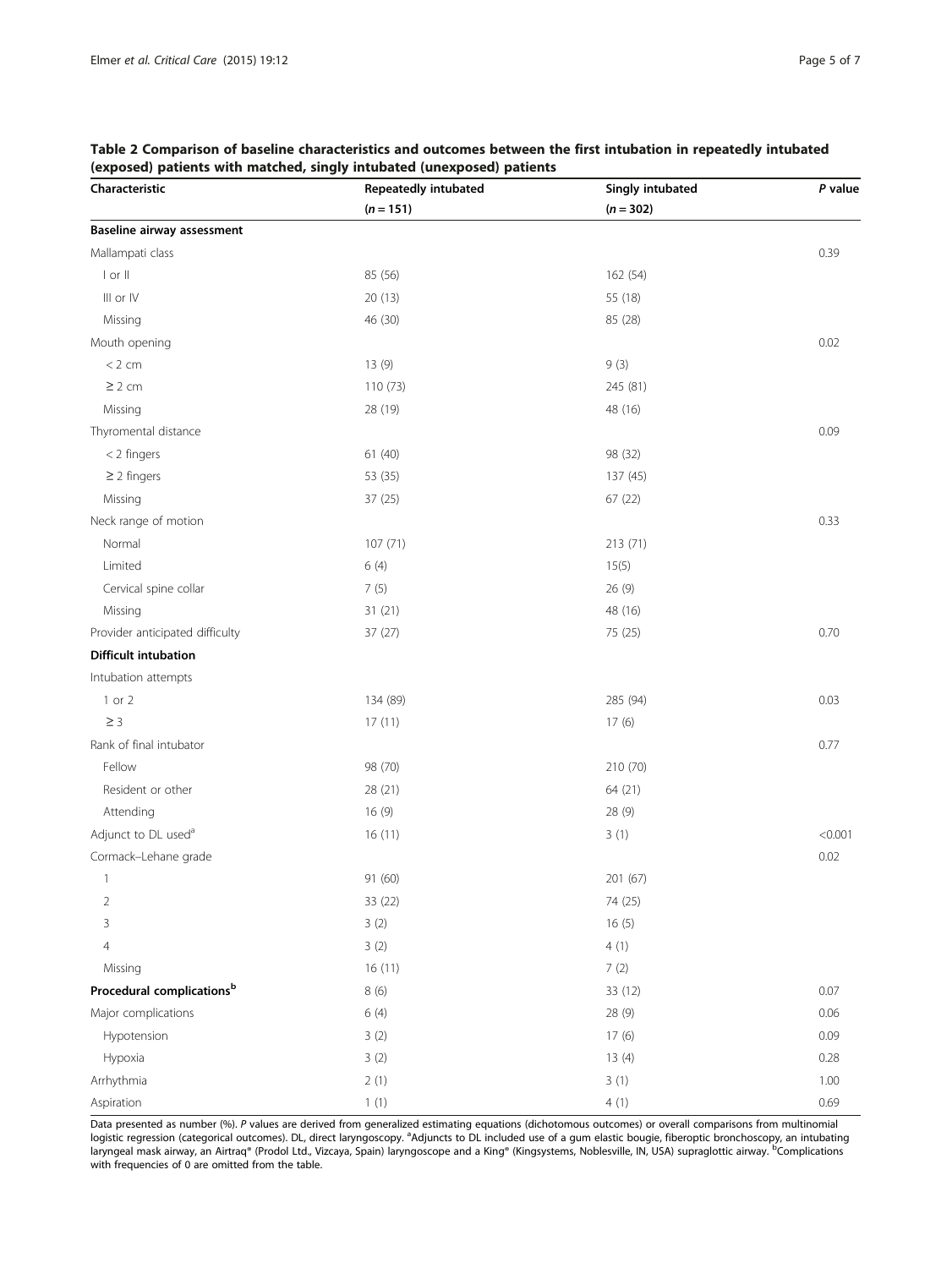patient population, where only 8% were reintubated after unplanned extubation. Previous intubation may make subsequent reintubation more difficult because of anatomic changes such as laryngeal edema or airway trauma, which may not be predicted or assessed accurately with the traditional measures of predicted difficulty that we included in our study. However, laryngoscopic evaluation has shown that it takes several weeks for laryngeal trauma caused by endotracheal tube placement to resolve, and even 4 weeks after extubation one-half of the patients exhibit laryngeal edema [\[8](#page-6-0)]. Therefore, in so far as anatomic factors contribute to difficulty, it may be unsurprising that we did not find any change in difficulty between early and late reintubation.

Alternatively, patients may have been physiologically sicker or deconditioned later in their hospitalizations and therefore more susceptible to procedural complications. Previous authors have described comorbid conditions such as kidney disease and respiratory failure as risk factors for procedural complications during intubation [[21,23](#page-6-0)]. Indeed, when we adjusted for the time from antecedent extubation to reintubation, we observed an increased risk of procedural complications in the patients who underwent late reintubation (≥72 hours after extubation). This is suggestive that physiologic changes are the major driver of the increased complications, rather than anatomic changes such as laryngeal trauma or edema, which one would expect to decrease over time. Our registry does not include sufficient data to calculate and control for measures of overall physiologic status or disease severity such as a Simplified Acute Physiology Score or an Acute Physiology and Chronic Health Evaluation score. Importantly, the time between antecedent extubation and reintubation in our study ranged from hours to weeks, sometimes even months. This raises the possibility that some of the reintubations included in our analysis actually occurred during a different admission or disease presentation than the initial intubation. Indeed, eight reintubations occurred in the ED, supporting this assertion.

Interestingly, we found that adjuncts to DL were used more frequently in reintubated patients, and these patients were more likely to undergo ≥3 intubation attempts. It is possible that patients who ultimately go on to require reintubations are initially more difficult to intubate. This could be related to anatomic or patient characteristics that predispose these patients to be at high risk of extubation failure. Alternatively, use of airway adjuncts such as laryngeal mask airways and repeated intubation attempts may be injurious in some patients, for example by increasing the incidence of laryngeal trauma, subsequent laryngeal edema and extubation failure. To our knowledge, no other studies have linked initial intubation conditions to the risk for subsequent failed extubation. Given the observational nature of our study, we view these

observations as hypothesis generating and exploratory, but refrain from drawing firm conclusions. Although it is theoretically possible that use of adjuncts to DL might be injurious, these adjunct devices can be life saving in emergency airway management.

Our work has important limitations. First, procedural complications and details of the intubation procedure were self-reported and may be subject to recall or reporting bias on the part of the provider. However, we do not anticipate a differential in either of these biases between patients' first and last intubations, and so we do not believe this would have led us to make a type I error. Further, by using self-reported data we were able to assess clinically important details that might not otherwise be available in a medical record review. When data entry forms were crosschecked against patient medical records, we noted few missing clinically relevant data with many additional procedural complications that were self-reported but not recorded in the medical record. Another limitation is that, since our work was retrospective, we could not perform an a priori power calculation and post hoc power calculations have little statistical meaning or utility [[33\]](#page-6-0). We therefore cannot accurately estimate the risk of having made type II errors. Additionally, in our comparison of reintubated patients with matched unexposed patients, a portion of our unexposed population may have undergone subsequent intubations that occurred after our data collection ended. This would decrease our observed effect size and would increase our risk of a type II error. Finally, this study was performed in a single large, urban academic medical center with critical care fellows performing most intubations, which may limit the generalizability of our findings to other settings and patient populations.

# **Conclusions**

We find that emergent reintubation is associated with an increased risk of clinically important procedural complications when compared with first intubation. When approaching these patients, providers should anticipate the risk of periprocedural hypotension and hypoxia, and prepare for these complications.

# Key messages

- Procedural complications were more frequent during last intubations compared with first intubations.
- This occurred despite no difference in any measurable marker of technical difficulty.
- When approaching these patients, providers should anticipate the risk of periprocedural hypotension and hypoxia, and prepare for these complications.